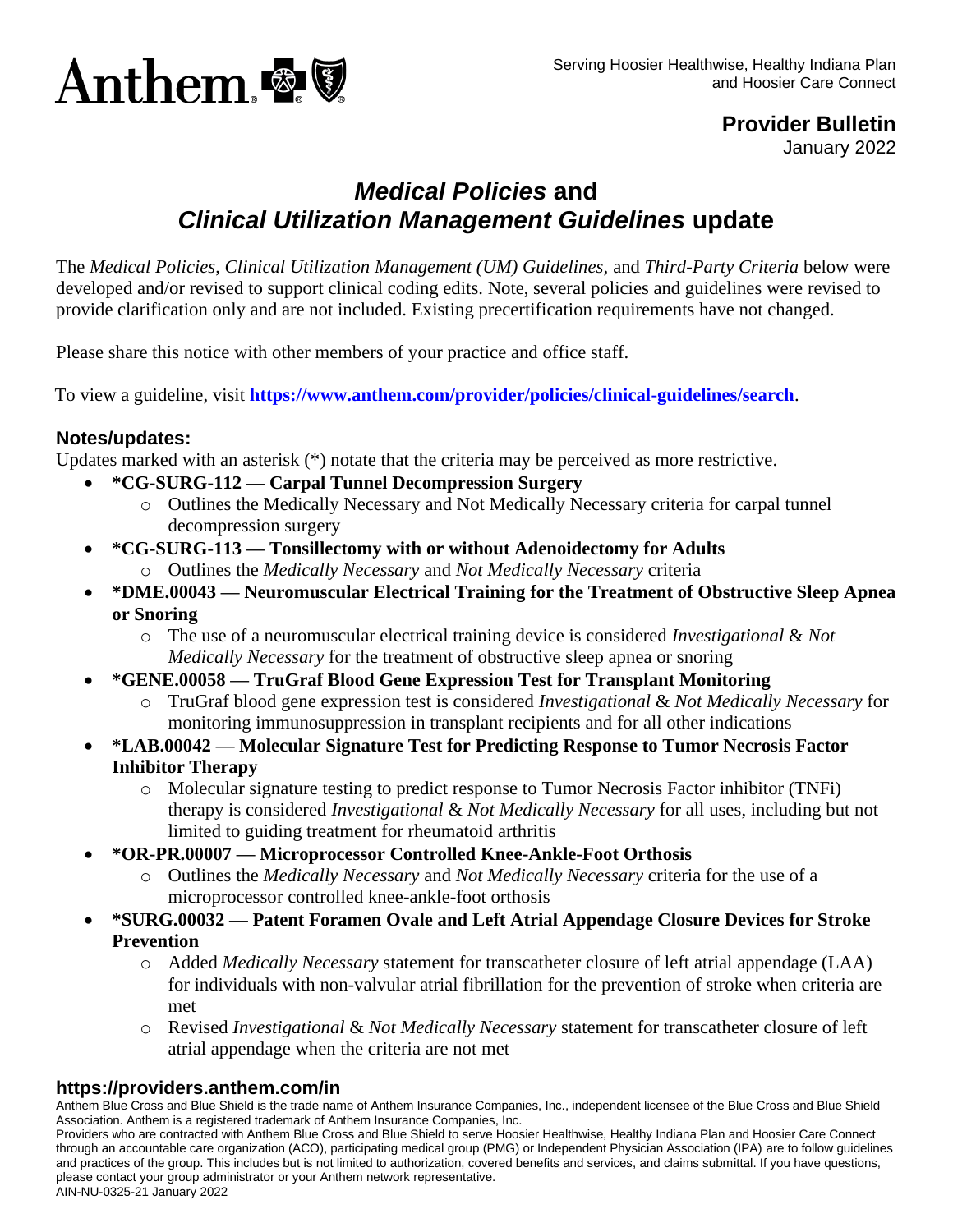- **\*SURG.00077 — Uterine Fibroid Ablation: Laparoscopic, Percutaneous. or Transcervical Image Guided Techniques**
	- o Added *Medically Necessary* statement on use of laparoscopic or transcervical radiofrequency ablation
	- o Added *Not Medically Necessary* statement on use of laparoscopic or transcervical radiofrequency ablation when criteria in *Medically Necessary* statement are not met
	- o Removed laparoscopic radiofrequency ablation from *Investigational* & *Not Medically Necessary* statement
	- o Removed *Investigational* & *Not Medically Necessary* statement on radiofrequency ablation using a transcervical approach

# *Medical Policies*

On August 12, 2021, the Medical Policy and Technology Assessment Committee (MPTAC) approved the following *Medical Policies* applicable to Anthem Blue Cross and Blue Shield (Anthem). These guidelines take effect March 1, 2022.

| Publish date | <b>Medical Policy#</b> | <b>Medical Policy title</b>                                                                                              | <b>New or revised</b> |
|--------------|------------------------|--------------------------------------------------------------------------------------------------------------------------|-----------------------|
| 10/6/2021    | *DME.00043             | <b>Neuromuscular Electrical Training for the</b><br><b>Treatment of Obstructive Sleep Apnea or</b><br><b>Snoring</b>     | <b>New</b>            |
| 10/6/2021    | *GENE.00058            | <b>TruGraf Blood Gene Expression Test for</b><br><b>Transplant Monitoring</b>                                            | <b>New</b>            |
| 10/6/2021    | *LAB.00042             | <b>Molecular Signature Test for Predicting</b><br><b>Response to Tumor Necrosis Factor Inhibitor</b><br><b>Therapy</b>   | <b>New</b>            |
| 10/6/2021    | *OR-PR.00007           | <b>Microprocessor Controlled Knee-Ankle-Foot</b><br><b>Orthosis</b>                                                      | <b>New</b>            |
| 8/19/2021    | <i>*SURG.00032</i>     | <b>Patent Foramen Ovale and Left Atrial</b><br><b>Appendage Closure Devices for Stroke</b><br><b>Prevention</b>          | Revised               |
| 8/19/2021    | <i>*SURG.00077</i>     | <b>Uterine Fibroid Ablation: Laparoscopic,</b><br><b>Percutaneous or Transcervical Image Guided</b><br><b>Techniques</b> | Revised               |
| 8/19/2021    | SURG.00119             | <b>Endobronchial Valve Devices</b>                                                                                       | Revised               |
| 8/19/2021    | <b>SURG.00121</b>      | <b>Transcatheter Heart Valve Procedures</b>                                                                              | Revised               |

# *Clinical UM Guidelines*

On August 12, 2021, the MPTAC approved the following *Clinical UM Guidelines* applicable to Anthem. These guidelines were adopted by the medical operations committee for our members on September 23, 2021. These guidelines take effect March 1, 2022.

|           |                | Publish date   Clinical UM Guideline #   Clinical UM Guideline title | <b>New or revised</b> |
|-----------|----------------|----------------------------------------------------------------------|-----------------------|
| 10/6/2021 | $*CG-SURG-112$ | <b>Carpal Tunnel Decompression Surgery</b>                           | New                   |
| 10/6/2021 | $*CG-SURG-113$ | Tonsillectomy with or without<br><b>Adenoidectomy for Adults</b>     | <b>New</b>            |